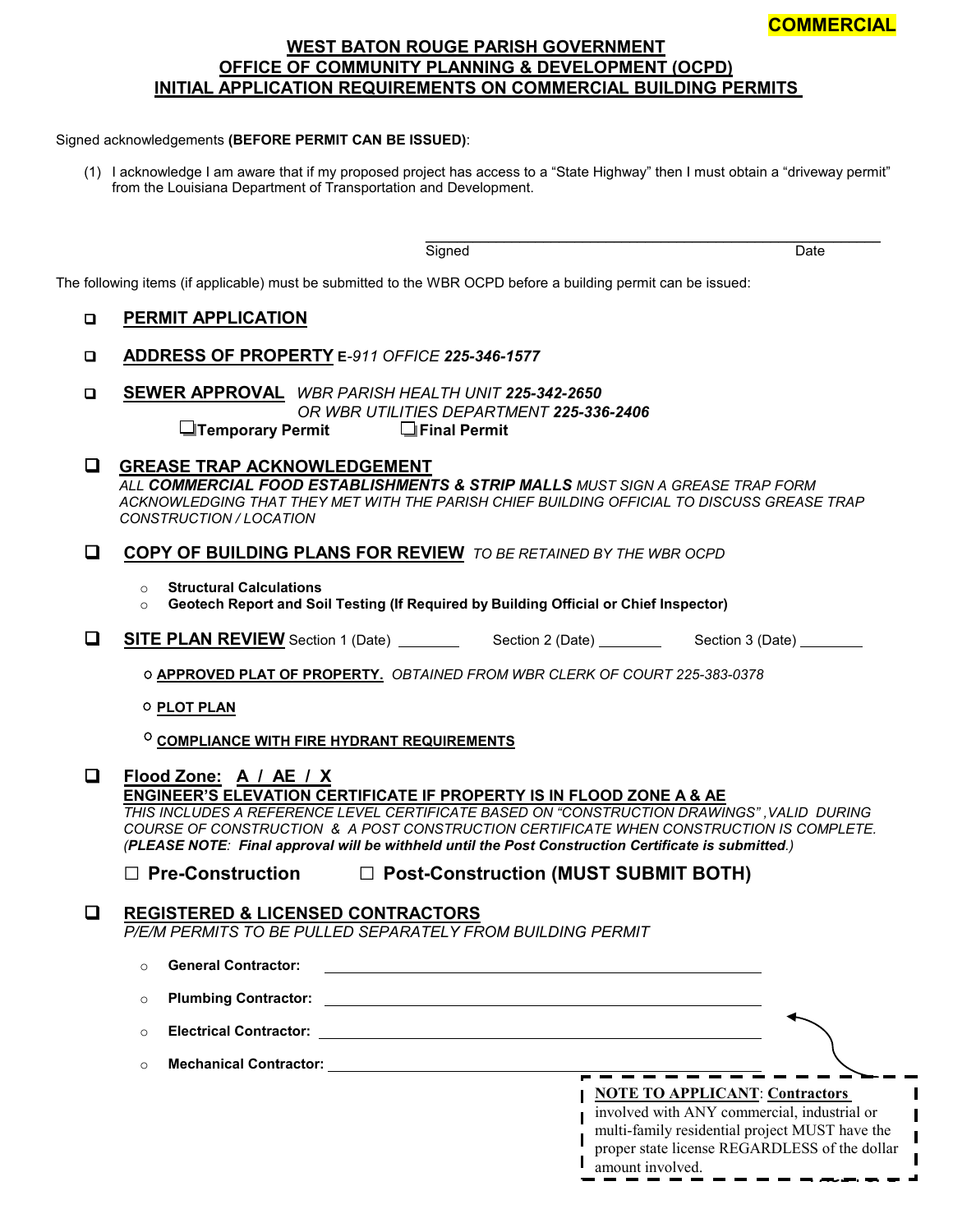- **APPROVAL OF STATE FIRE MARSHALL** 225-925-3650
- **APPROVAL OF DHH** 225-342-2650
- **DEQ-SWPPP Submittal of SWPPP for small construction sites (1 to 5 acres) PLUS Submittal of received Notice of Intent by LaDEQ for larger construction sites (5+ acres) Receipt of transmittal of Notice of Intent (NOI) to LaDEQ (email read receipt, certified mail receipt or some other type of receipt)"**
- **UTILITIES (gas, garbage, water, sewer) DEPOSIT RECEIPT.** Issued by the WBR Utilities Department *225-336-2406*
- **OCCUPATIONAL LICENSE** & **SALES TAX APPLICATION** WBR Revenue Department **225-336-2408**

### **CERTIFICATE OF OCCUPANCY**

- $\Box$  Final Waste Water Approval (Parish / DHH / Municipality)
- $\Box$  Final inspection from State Fire Marshall
- **Q** Final inspection from DHH
- **U** WBR Revenue Department
- DEQ-SWPPP
- **ADULT USE BUSINESSES** (Including, but not limited to bookstores, "strip clubs", adult novelties, adult movies, etc.) **MUST FIRST OBTAIN AN "ADULT USE PERMIT" FROM THE OFFICE OF COMMUNITY PLANNING & DEVELOPMENT** (See Office Coordinator) BEFORE APPLYING FOR A BUILDING PERMIT OR A CERTIFICATE OF OCCUPANCY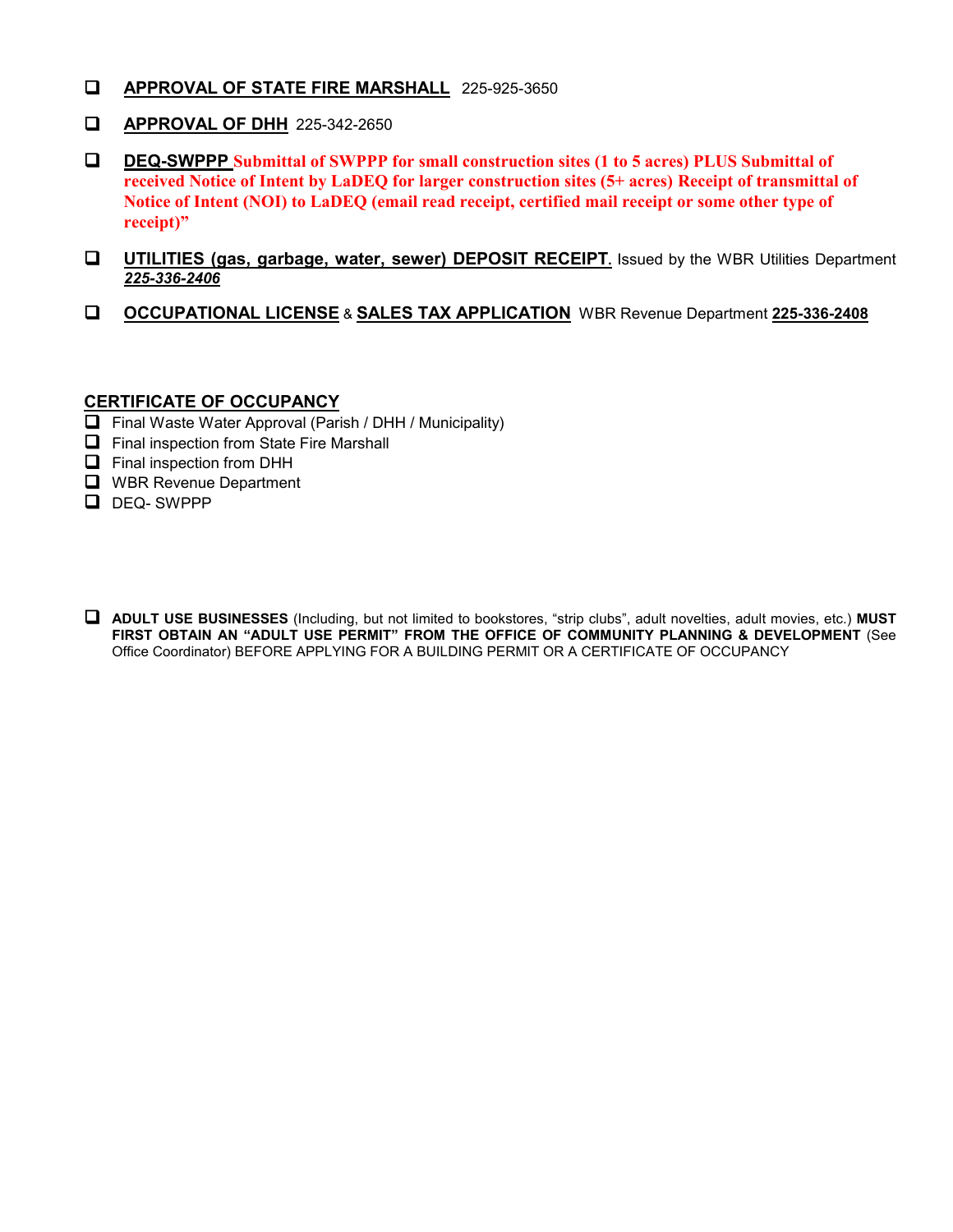# **INSPECTIONS**

- **1st: PRELIMINARY INSPECTION** *(FORM ELEVATION AND SETBACK INSPECTION). ALL PROPERTY MARKERS (BOUNDARIES) MUST BE IDENTIFIED AND SET WITH NYLON STRING – INSPECTION WILL BE REJECTED WITHOUT THESE PROCEDURES IN PLACE.*
- **2nd: ELECTRIC POLE INSPECTION.** *(TEMP-POLE) – CALL WHENREADY.*
- **3rd: PLUMBING ROUGH-IN.** (HYDOSTATIC TEST, CLEAN OUT, PURPLE PRIMER, AND VENTING)
- **4th: PRE-SLAB** *FOOTINGS/FOUNDATION, PRE-SLAB INSPECTION. (NOTE: YOU MUST HAVE THIS INSPECTION COMPLETE BEFORE POURING THE SLAB. IF USING A POST-TENSION SLAB, WE MUST HAVE 90% COMPACTION TEST RESULT IN WRITING IF THE FILL IS 18" OR GREATER AND A COPY OF THE POST-TENSION PLANS). AS REQUIRED BY THE IRC 2006, SECTION R403.1.4, MINIMUM DEPTH: ALL EXTERIOR FOOTINGS SHALL BE PLACED AT LEAST 12 INCHES BELOW THE UNDISTURBED GROUND SURFACE*

## **5TH FRAMING INSPECTION & P / E / M INSPECTION**

*AFTER WIRING IS COMPLETE AND PRIOR TO COVERING INTERIOR STRUCTURAL MEMBERS WITH SHEETROCK, PANELING, INSULATION, ETC. PLUMBING / ELECTRICAL / MECHANICAL (TOP-OUT).DUCT TEST RESULTS MUST TURNED IN TO WBR PERMIT OFFICE*

### **6th: COMMERCIAL AND SITE PLAN FINAL INSPECTION**

## **ELECTRICAL CONNECTIONS**

- **TEMPORARY CONNECTION FOR CONSTRUCTION:** APPROVAL OF TEMPORARY ELECTRIC CONNECTION IS SENT TO ENTERGY OR POINTE COUPEE ELECTRIC AFTER INSPECTION.
- **PERMANENT CONNECTION:** APPROVAL OF PERMANENT ELECTRIC CONNECTION IS ISSUED UPON RECEIPT OF: FINAL INSPECTION APPROVAL; FINAL SEWER APPROVAL; FINAL FIRE MARSHAL APPROVAL AND POST CONSTRUCTION ELEVATION CERTIFICATE (IF PROPERTY IS LOCATED IN FLOOD ZONE A).

## **MINIMUM FLOOR ELEVATIONS**

**SECTION 5½ - 18 (A):** THE MINIMUM FLOOR ELEVATION ON BUILDING ADJACENT TO BUILT-UP HIGHWAYS/ROADS BE SET TWENTY-FOUR (24) INCHES ABOVE THE AVERAGE ELEVATION OF SURROUNDING LAND WITHIN THREE HUNDRED (300) FEET OF THE BUILDING ITSELF.

**SECTION 5½ - 45 (1):** NEW CONSTRUCTION OR SUBSTANTIAL IMPROVEMENTS OF ANY RESIDENTIAL STRUCTURE SHALL HAVE THE LOWEST FLOOR, INCLUDING BASEMENT, ELEVATED TO OR ABOVE THE BASE FLOOD ELEVATION OR ONE (1) FOOT ABOVE THE ADJACENT ROADWAY, WHICHEVER ELEVATION IS HIGHER.

## **LOT SIZE REQUIREMENTS**

THE LOT SIZE MINIMUM REQUIREMENT IS DETERMINED BY THE ZONING DISTRICT THAT THE PROPERTY LIES IN. THE OCPD STAFF CAN ASSIST YOU IN DETERMINING THE REQUIREMENT FOR YOUR PROPERTY AND/OR REFER TO [WWW.MUNICODE.COM.](http://www.municode.com/)

## **BUILDING SETBACK REQUIREMENTS**

*LOCATION OF STRUCTURE(S) AND DISTANCES FROM PROPERTY LINES (PLACEMENT SETBACKS) SHALL ADHERE TO PARISH ORDINANCE. (Note: Servitudes must be considered when determining setbacks.) ALL PROPERTY MARKERS MUST BE IDENTIFIED AND SET WITH NYLON STRING.*